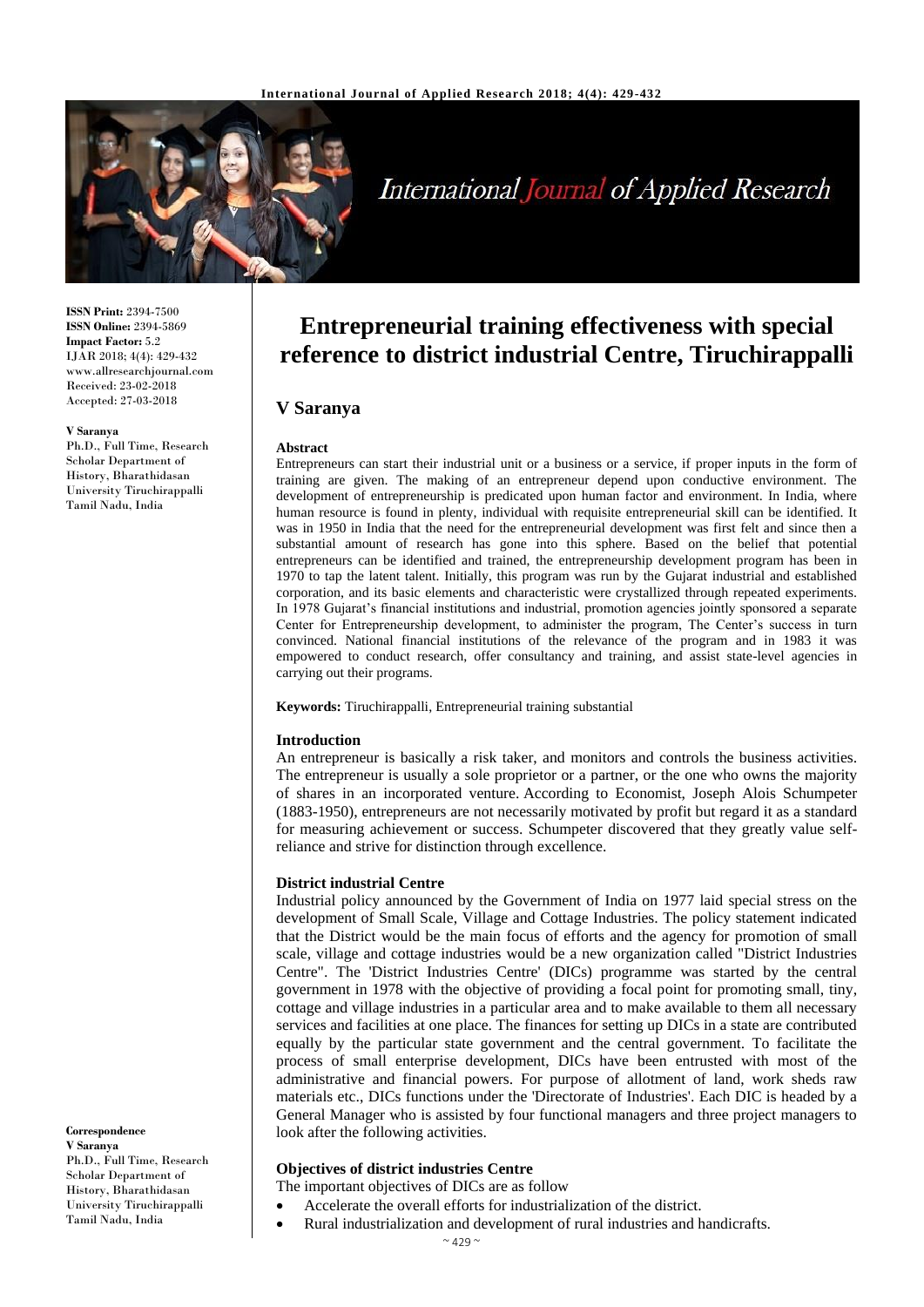- Attainment of economic equality in various regions of the district.
- Providing the benefit of the government schemes to the new entrepreneurs.
- Centralization of procedures required to start a new industrial unit and minimization-of the efforts and time required to obtain various permissions, licenses, registrations, subsidies etc.

#### **Objectives of the Study**

- To examine the performance of the District Industries Centre.
- To assess the Entrepreneurial Development Program.
- To identify the Scope of the Training.
- To estimate the satisfaction level of entrepreneurship training.
- To analyze the overall satisfaction of EDP training program.

#### **Research Methodology**

Entrepreneurial Development Program offered by the District Industries Centre, Tiruchirappalli was taken for the study. There were 1000 trainees during the study period which formed the population of the study. District Industries Centre provides training to three different schemes, Self Help Group, trainees under Prime Minister Rozgar Yojana (PMRY) and technically qualified persons. District Industries Center has a target of giving training to 150 members of self-help groups per year. Self-help groups are connected through Mahalir Thittam, and NGO's act as facilitators, helping District Industries Centre in collecting the list of members of Self Help Groups. District Industries Centre has collected the list of technically qualified persons, from Employment Exchange of Tiruchirappalli. Business people or unemployed, who wish to avail loan and concession given under PMRY scheme, must apply to District Industries Centre.

The applications received by the District Industries Centre are scrutinized and qualified candidates are selected for training. Out of 1000 trainees, 300 trainees were members of self-help group, 300 trainees were from PMRY scheme and 400 were technically qualified persons. Out of the 1000 trainees only ten percentage of the respondents were covered in the study. Twenty five from self-help group, 35 from PMRY scheme and 40 technically qualified persons were identify by the stratified random sampling method and structured questionnaires were administered to the sample. In addition ten trainees were interviewed.

# **Limitations of the Study**

- The study period was limited to 45 days only.
- It was a micro level study and the findings could be applicable only to trainees from DIC.
- Since the study was based on primary data, collected through questionnaire, the results of the study would be subject to all limitations of primary data.
- The findings of the study might not be applicable to other categories of trainees.

#### **Analysis and Interpretation**

**Table 1:** Income of the Whole Sample

| Income      | <b>Total</b> | <b>Percentage</b> |
|-------------|--------------|-------------------|
| Up to 25000 | 43           | 43.0              |
| 25001-50000 |              | 40.0              |
| 50001-75000 | 14           | 14.0              |
| Above 75001 |              | 3.0               |
| Total       |              | 100 O             |

Table No.1 shows that 43% of the respondents earned an the income level of below 25000, 40% of the respondents were from the income level of 25001-50000, 14% of the respondents belonged to the income level of 50001-75000 and three percentage earned an income of above 75000. It was evident that from the table that majority respondent earned less than 25000.

**Table 2:** Sources of Training

| <b>Sources</b>     | <b>Total</b><br>Percentage |       |
|--------------------|----------------------------|-------|
| NGO                | 15                         | 15.0  |
| Lions Club         | 11                         | 11.0  |
| Rotary Club        |                            | 6.0   |
| Friends            |                            | 6.0   |
| Training Institute | 62.                        | 62.0  |
| Total              | 100                        | 100.0 |

Table, 2 shows that 15% of the respondents joined the training program through NGO, 11% of the respondents joined the training program through Lions Club, 6% of the respondents joined the training program through Rotary Club, 6% of the respondents joined the training program through friends and 62% of the respondents joined the training program through training institutes. It was found from table 2 that majority of the respondents joined the training program through Training Institutes.

**Table 3:** Overall Satisfaction

| <b>Satisfaction</b>           | <b>Total</b> | Percentage |  |
|-------------------------------|--------------|------------|--|
| <b>Extremely Satisfied</b>    | 21           | 21.0       |  |
| Satisfied                     | 65           | 65.0       |  |
| Undecided                     |              | 11.0       |  |
| Dissatisfied                  |              | 2.0        |  |
| <b>Extremely Dissatisfied</b> |              | 1.0        |  |
| Total                         |              | 100.0      |  |

Table, 3 shows that 21% of the respondents were extremely satisfied with the training program, 65% of the respondents were satisfied with the training program, 11% of the respondents were Undecided with the training program, 2% of the respondents were dissatisfied with the training program and 1% of the respondents were extremely dissatisfied with the training program. In other words majority of the respondents were satisfied with the training program.

#### **Age and its impact on various factors of Training Evaluation**

The age of the respondent was classified into four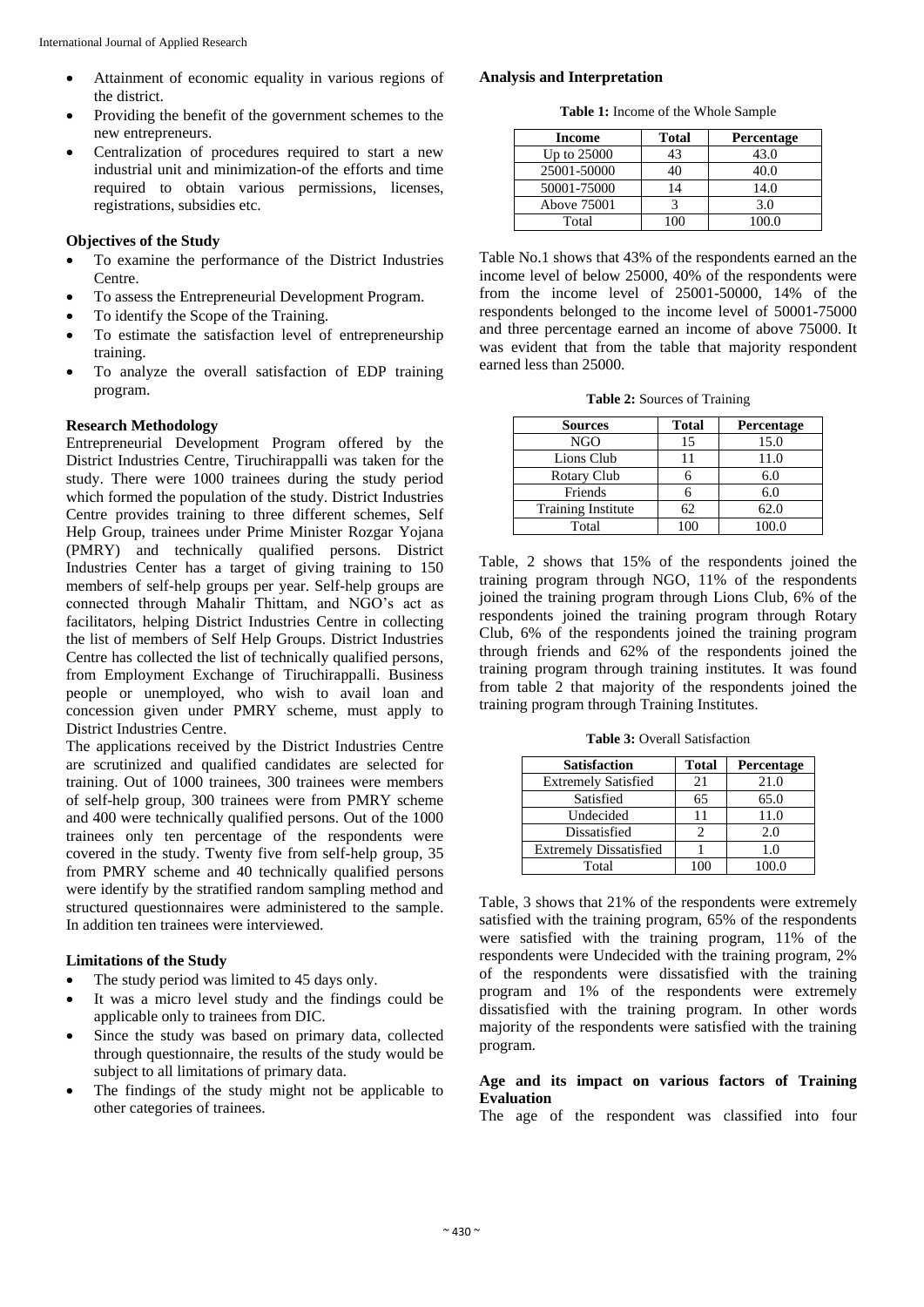categories, namely less than 25 years, 26-35 years, 36-45 years, and more than 46 years. Only significant factors were taken into consideration and insignificant factors were left out, i.e., factors such as objective and relevance, programme content, method of presentation, instructional materials, facilities and trainer as facilitator were taken into consideration. The influence of this independent categorization was analyzed against various factors, affecting entrepreneurial training effectiveness. The result, obtained by ANOVA, is presented in the following Table.

**Table 4:** ANOVA Age and its impact On the Factors Affecting Training Evaluation

| <b>Factors</b>                 | One way analysis      | <b>Sum of Square</b> | Df | <b>Mean Square</b> | F     | Sig.  |
|--------------------------------|-----------------------|----------------------|----|--------------------|-------|-------|
| Relevance to Subject           | <b>Between Groups</b> | 383.33               | 3  | 127.77             | 8.17  | .000  |
|                                | Within Groups         | 7595.43              | 97 | 15.62              |       |       |
| <b>Content of Programme</b>    | <b>Between Groups</b> | 391.52               | 3  | 130.50             | 11.11 | .000. |
|                                | Within Groups         | 5717.22              | 97 | 11.73              |       |       |
| <b>Presentation Techniques</b> | <b>Between Groups</b> | 368.76               | 3  | 122.92             | 5.56  | .000  |
|                                | Within Groups         | 10765.15             | 97 | 22.10              |       |       |
| <b>Training Materials</b>      | <b>Between Groups</b> | 99.51                | 3  | 33.17              | 9.46  | .000  |
|                                | Within Groups         | 1707.24              | 97 | 3.50               |       |       |
| <b>Facilities Provided</b>     | <b>Between Groups</b> | 394.01               | 3  | 131.33             | 8.63  | .000. |
|                                | Within Groups         | 7407.49              | 97 | 15.21              |       |       |
| Trainer's Role                 | <b>Between Groups</b> | 598.23               | 3  | 199.41             | 14.67 | .000  |
|                                | Within Groups         | 6619.80              | 97 | 13.59              |       |       |

Table, 4 reveals the impact of age on various factors of influence on training, according to the F values of relevance (F=8.175, P=0.000), programme content (F=11.116, P=0.000), method of presentation (F=5.560, P=0.00093), training material (F=9.462, P=0.000), facilities provided  $(F=8.634, P=0.000)$ , trainer role  $(F=14.670, P=0.000)$  they did not differ significantly with respect of age, at 5% level. This made the Researcher to explore mean-wise comparison of independent variables and their categories. The descriptive table clearly shows that there was significant difference between the respondents' objective and relevance among different age groups. Regarding the programme content and method of presentation they were statistically significant among the different age groups. In similar way it is noted that regarding instructional materials and facilities there was significant difference among the different age groups. Regarding the factor trainer role, it was statistically significant among different age groups. From this one can conclude that H0 can be rejected at 5% level. In other words perceptions on various factors of training evaluation, among age groups, were not the same.

# **Major findings of the study**

- Majority of respondents (53%) were female.
- Majority of (52%) of respondents were married.
- Majority of respondents (34%) reported higher secondary level education.
- Majority of respondents to (52%) were unemployed at the time of attending EDP.
- Majority of respondents (37%) were from the backward class community.
- Majority of respondents (75%) were Hindu.
- Majority of respondents (43%) were in the income group of below25000.
- Majority of respondents (75%) had invested less than Rs 100000.
- All trainees did not have any previous business experience.
- No part time training program is conducted by DIC among 100 trainees who were taken as the sample and no trainee attended any other training program other than the training provided by DIC.
- 67% of respondents stated that the course content was useful and practicable.
- 49% of respondents stated that the relevancy of the topics covered by the course material was fair.
- 69% of respondents suggested distributing the course materials during the program.
- The awareness of government rules and regulations was ranked first, developing self confidence was ranked second and developing business contact was ranked third.
- 11% expressed that the trainers covered cash management, 30% reported that the trainers covered production management, 18% recorded that the trainers covered inventory control management, 15% reported that the trainers covered marketing and sales management, 8% pointed out that the trainers covered personnel management and 18% recorded that the trainers covered general management.

#### **Educational implications**

- Entrepreneurial education should be started from the school level.
- Training program must be formulated in such a way that they really match the type and level of entrepreneurial moves to be achieved.
- More emphasis should be placed on behavioral training. Sensitivity training, communication and interpersonal skills, time management, etc should be adequately provided.
- A training program should aim at helping the trainees to identify their needs for further development of capabilities as entrepreneurs. Need based training should also be available.
- A training program should aim at strengthening inherent positive competencies.
- Finally duration of the training period should be increased wherever necessary.

#### **Conclusion**

Entrepreneurial development is the only way to tackle unemployment problems and to use the untapped human resources. Development without a proper training is impossible; Entrepreneurship is the process of increasing